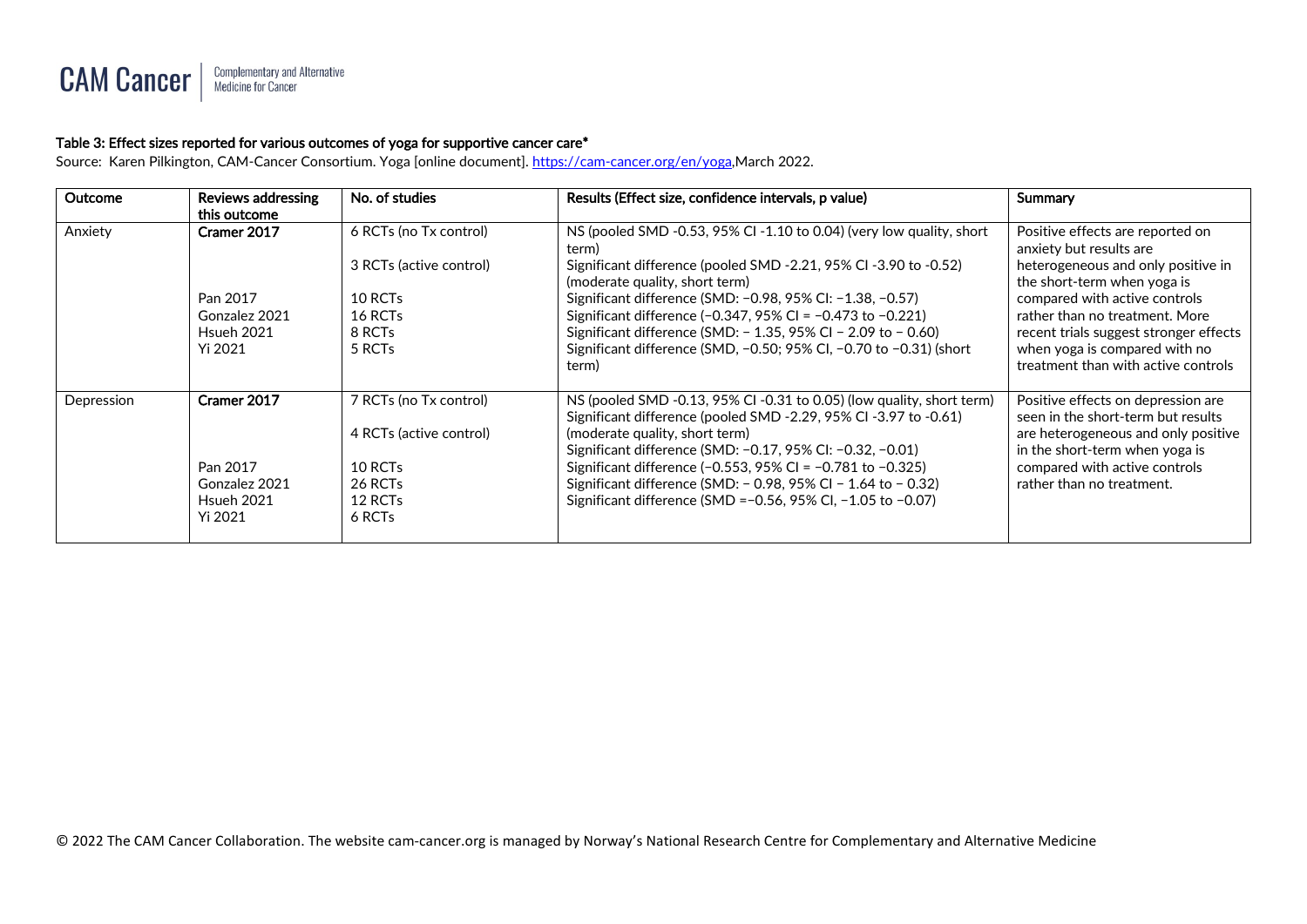## **CAM Cancer** | Complementary and Alternative

| Fatigue           | Cramer 2017  | 11 RCTs (no Tx control)        | Significant difference (pooled SMD -0.48, 95% CI -0.75 to -0.20)              | Recent trials have reported more                            |
|-------------------|--------------|--------------------------------|-------------------------------------------------------------------------------|-------------------------------------------------------------|
|                   |              |                                | (moderate quality, short term)                                                | positive results than older studies                         |
|                   |              | 2 RCTs (no Tx control)         | NS (pooled SMD -0.04, 95% CI -0.36 to 0.29) (low quality; medium              | leading to overall positive effects                         |
|                   |              |                                | term)                                                                         | being reported for fatigue in most                          |
|                   |              | 3 RCTs (exercise control)      | NS (pooled SMD -0.21, 95% CI -0.66 to 0.25) (very low-quality, short<br>term) | recent reviews. Evidence is<br>stronger for short term than |
|                   | Pan 2017     | 9 RCT <sub>s</sub>             | Significant difference (SMD: -0.22, 95% CI: -0.53, -0.09)                     | medium term effects and when                                |
|                   | Dong 2019    | 17 RCTs                        | Significant difference [SMD: - 0.31, 95% CI: - 0.52, - 0.10)                  | compared with non-physical                                  |
|                   | O'Neill 2020 | 18 RCTs (non-physical activity | Significant difference (SMD $-0.30$ $[-0.51; -0.08]$ )                        | activity controls.                                          |
|                   |              | control)                       |                                                                               |                                                             |
|                   |              | 6 RCTs (physical activity      | NS (SMD -0.17 [-0.50; 0.17])                                                  |                                                             |
|                   |              | control)                       |                                                                               |                                                             |
|                   | Hsueh 2021   | 14 RCTs                        | Significant difference (SMD: $-$ 0.99, 95% CI $-$ 1.56 to $-$ 0.43)           |                                                             |
|                   | Song 2021    | 11 RCTs (more than one         | Significant difference (SMD: -0.52 [-0.86, -0.18])                            |                                                             |
|                   |              | comparison for 4 RCTs;         |                                                                               |                                                             |
|                   | Yi 2021      | standard care control)         |                                                                               |                                                             |
|                   |              | 4 RCTs (5 comparisons)         | Significant difference [SMD = $-0.62$ , 95% CI, $-1.17$ to $-0.07$ ] (short   |                                                             |
|                   |              |                                | term); NS for medium and long term                                            |                                                             |
| Gastro-intestinal | Pan 2017     | 4 RCT <sub>s</sub>             | Significant difference (SMD: -0.39, 95% CI: -0.54, -0.25)                     | Limited evidence suggests a                                 |
|                   |              |                                |                                                                               | beneficial effect of yoga.                                  |
| Pain              | Pan 2017     | 4 RCTs                         | NS (SMD: -0.09, 95% CI: -0.64, 0.46)                                          | Limited evidence shows mixed                                |
|                   | Hsueh 2021   | 5 RCTs                         | Significant difference (SMD: -0.38, 95% CI - 0.74 to - 0.02)                  | results.                                                    |
| Perceived stress  | Hsueh 2021   | 4 RCTs                         | Significant difference (WMD: $- 7.03$ , 95% CI $- 12.11$ to $- 1.95$ )        | Positive effects are seen on                                |
|                   |              |                                |                                                                               | perceived stress in the short-term                          |
|                   |              |                                |                                                                               | but not the long-term.                                      |
| Physical health   | Pan 2017     | 8 RCTs (physical wellbeing)    | NS (SMD: 0.23, 95% CI: -0.04, 0.52)                                           | Significant effects on physical                             |
|                   |              |                                |                                                                               | health are not reported.                                    |